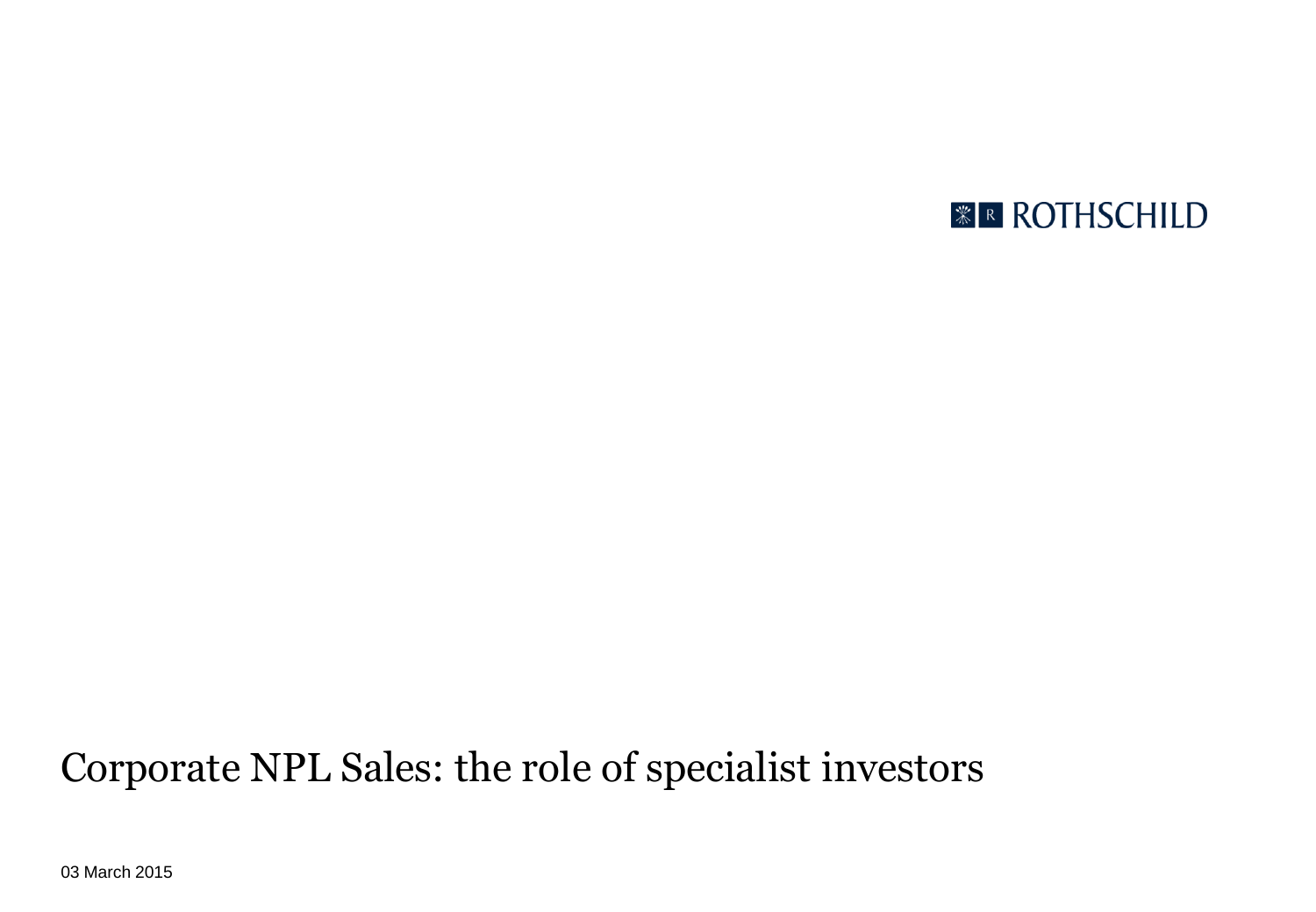### 1 - Who are the specialist investors?



#### *<b>ER ROTHSCHILD*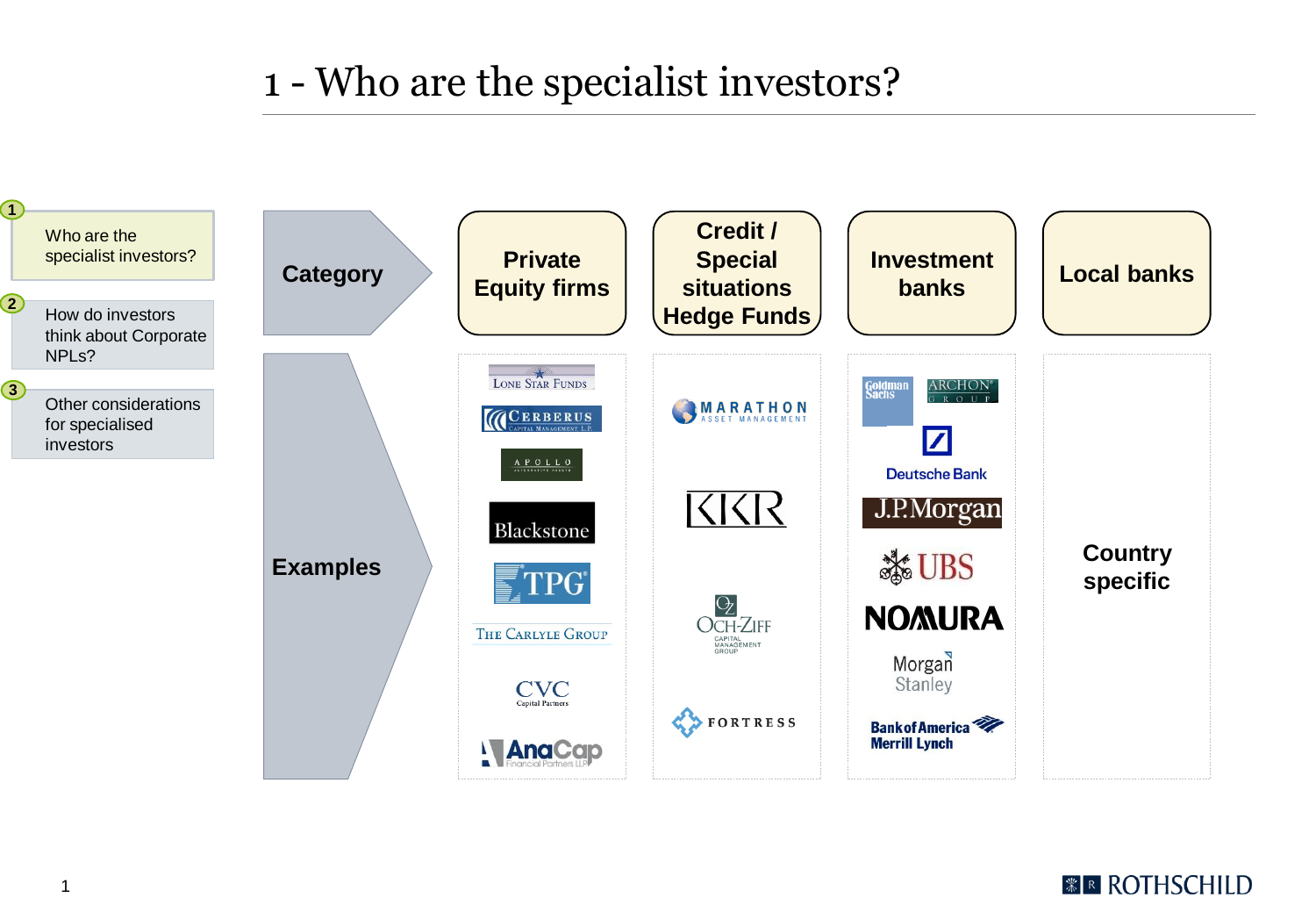# 2 - How do investors think about Corporate NPLs?